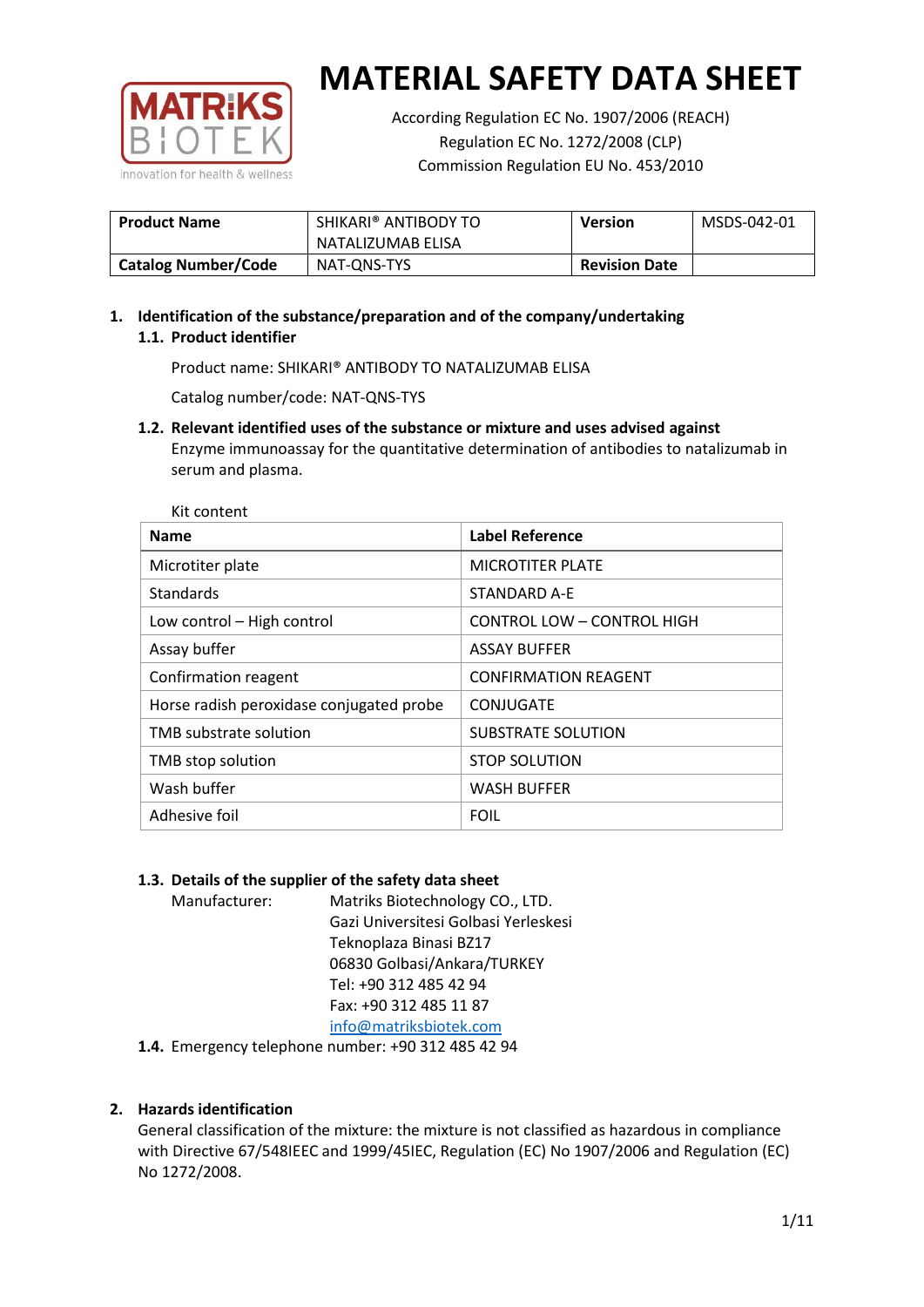

According Regulation EC No. 1907/2006 (REACH) Regulation EC No. 1272/2008 (CLP) Commission Regulation EU No. 453/2010

| <b>Product Name</b>        | SHIKARI® ANTIBODY TO<br>NATALIZUMAB ELISA | <b>Version</b>       | MSDS-042-01 |
|----------------------------|-------------------------------------------|----------------------|-------------|
| <b>Catalog Number/Code</b> | NAT-ONS-TYS                               | <b>Revision Date</b> |             |
|                            |                                           |                      |             |

## **2.1. Classification of the substance or mixture**

Classification in accordance with 1272/2008IEC (CLP/GHS) not classified as hazardous Classification in accordance with 67/548IEEC and 1999/45IEC (DPD) not classified as hazardous

## **2.2. Label elements**

This product is not under labelling according to Regulation (EC) n. 1272/2008

#### **2.3. Other hazards**

Results of PBT and vPvB assessment: The substances in the mixture do not meet the PBT/vPvB criteria according to REACH (content <0,1% w/w), annex XIII; the substances in the mixture are not included in the Candidate List of SVHC.

**Note:** This product is intended for laboratory use by professional uses only. Use appropriate personal protective equipment while working with the reagents provided.

## **3. Composition/information on ingredients**

| 3.1. Substances                    |                                                                                                                               |
|------------------------------------|-------------------------------------------------------------------------------------------------------------------------------|
| <b>Stop Solution</b>               |                                                                                                                               |
| Ingredient                         | Hydrochloric Acid (HCL) Index No. 017-002-01-X                                                                                |
| CAS No (EC No)                     | 7647-01-0(231-595-7)                                                                                                          |
| Containing Conc. (%)               | <5,0* (Dilution is not classified as hazardous<br>according to the European Regulation<br>67/548/EEC and 1272/2008/EC)        |
| form)                              | Classification according to regulation (EC) No 1272/2008 (CLP) (related to the concentrated                                   |
| Hazard Class and Category Codes(s) | Skin Corr. 1B STOT SE 3                                                                                                       |
| Hazard Statement Code(s)           | H314, H335                                                                                                                    |
| Pictogram, Signal Word Code(s)     | GHS05, GHS07, Dgr                                                                                                             |
| Specific Conc. Limits, M-factors   | Skin Corr. 1B; H314: C≥25%<br>Skin Irrit. 2; H315: 10% ≤ C < 25 %<br>Eye Irrit. 2, H319: 10%≤C<25 %<br>STOT SE 3; H355: C≥10% |
| Directive 67/548/EEC               | C; R34-37: C≥25%<br>Xi; R36/37/38: 10% <<<<<<<                                                                                |

#### **3.2. Mixtures**

| <b>Standards, Controls, Assay Buffer</b> |                                     |
|------------------------------------------|-------------------------------------|
| Ingredient                               | Sodium Azide Index no. 011-004-00-7 |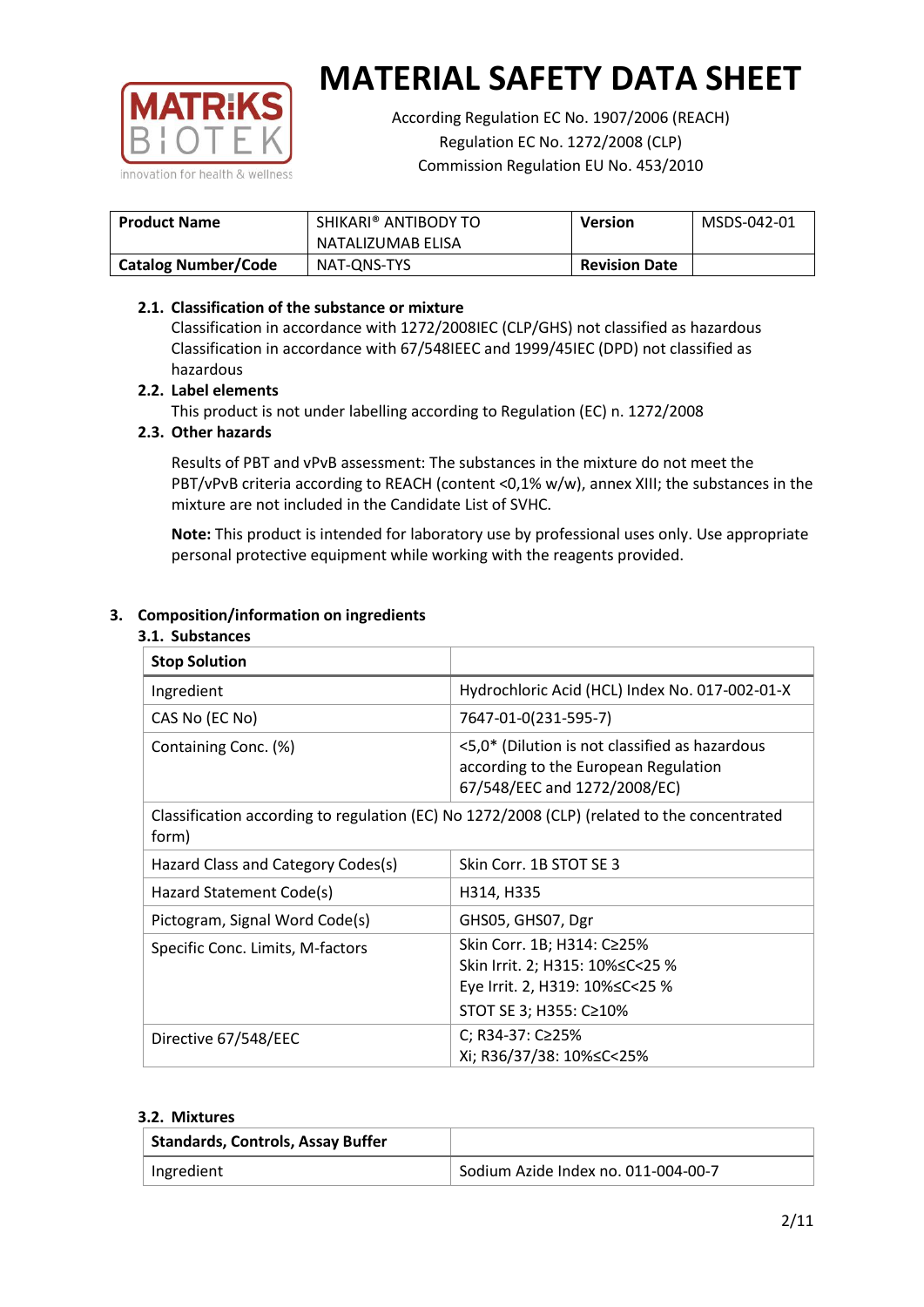

According Regulation EC No. 1907/2006 (REACH) Regulation EC No. 1272/2008 (CLP) Commission Regulation EU No. 453/2010

| <b>Product Name</b>        | SHIKARI® ANTIBODY TO | <b>Version</b>       | MSDS-042-01 |
|----------------------------|----------------------|----------------------|-------------|
|                            | NATALIZUMAB ELISA    |                      |             |
| <b>Catalog Number/Code</b> | NAT-ONS-TYS          | <b>Revision Date</b> |             |

| CAS No (EC No)                     | 26628-22-8 (247-852-1)                                                                                                    |
|------------------------------------|---------------------------------------------------------------------------------------------------------------------------|
| Containing Conc. (%)               | <0,001 % (Dilution is not classified as hazardous<br>according to the European Regulation<br>67/548/EEC and 1272/2008/EC) |
| form)                              | Classification according to regulation (EC) No 1272/2008 (CLP) (related to the concentrated                               |
| Hazard Class and Category Codes(s) | Acute Tox. 2 (oral)                                                                                                       |
|                                    | Acute Tox. 1 (dermal)                                                                                                     |
|                                    | STOT RE 2                                                                                                                 |
|                                    | Acute Aquatic 1                                                                                                           |
|                                    | Aquatic Chronic 1                                                                                                         |
| Hazard Statement Code(s)           | H300, H310, H373, H400, H410                                                                                              |
| Pictogram, Signal Word Code(s)     | GHS06, GHS08, GHS09                                                                                                       |
| Specific Conc. Limits, M-factors   | M-Factor-Aquatic Acute:1                                                                                                  |
| Directive 67/548/EEC               | R23/24/25-36/37/38-50/53                                                                                                  |

| Conjugate                                                                                            |                                                                                                                                                  |
|------------------------------------------------------------------------------------------------------|--------------------------------------------------------------------------------------------------------------------------------------------------|
| Ingredient                                                                                           | Proclin 150 Index no. 613-167-00-5                                                                                                               |
|                                                                                                      | Proclin 150 is a mixture of substances of the<br>components, 5-Chloro-2-methyl-4-isothiazolin-3-<br>one and 2-Methyl-2H -isothiazol-3-one (3:1). |
| CAS No (EC No)                                                                                       | 55965-84-9                                                                                                                                       |
| Containing Conc. (%)                                                                                 | <0,0015% (Dilution is not classified as hazardous<br>according to the European Regulation<br>67/548/EEC and 1272/2008/EC)                        |
| Classification according to regulation (EC) No 1272/2008 (CLP) (related to the concentrated<br>form) |                                                                                                                                                  |
| Hazard Class and Category Codes(s)                                                                   | Acute Tox. 3                                                                                                                                     |
|                                                                                                      | Skin Corr. 1B                                                                                                                                    |
|                                                                                                      | Skin Sens. 1                                                                                                                                     |
|                                                                                                      | <b>Acute Aquatic 1</b>                                                                                                                           |
|                                                                                                      | Aquatic Chronic 1                                                                                                                                |
| Hazard Statement Code(s)                                                                             | H301, H311, H314, H317, H331, H400, H410                                                                                                         |
| Pictogram, Signal Word Code(s)                                                                       | GHS05, GHS07, GHS09                                                                                                                              |
| Specific Conc. Limits, M-factors                                                                     | ≥0,6%: Skin Corr. 1B, H314                                                                                                                       |
|                                                                                                      | 0,06 - < 0,6%: Skin Irrit. 2, H315                                                                                                               |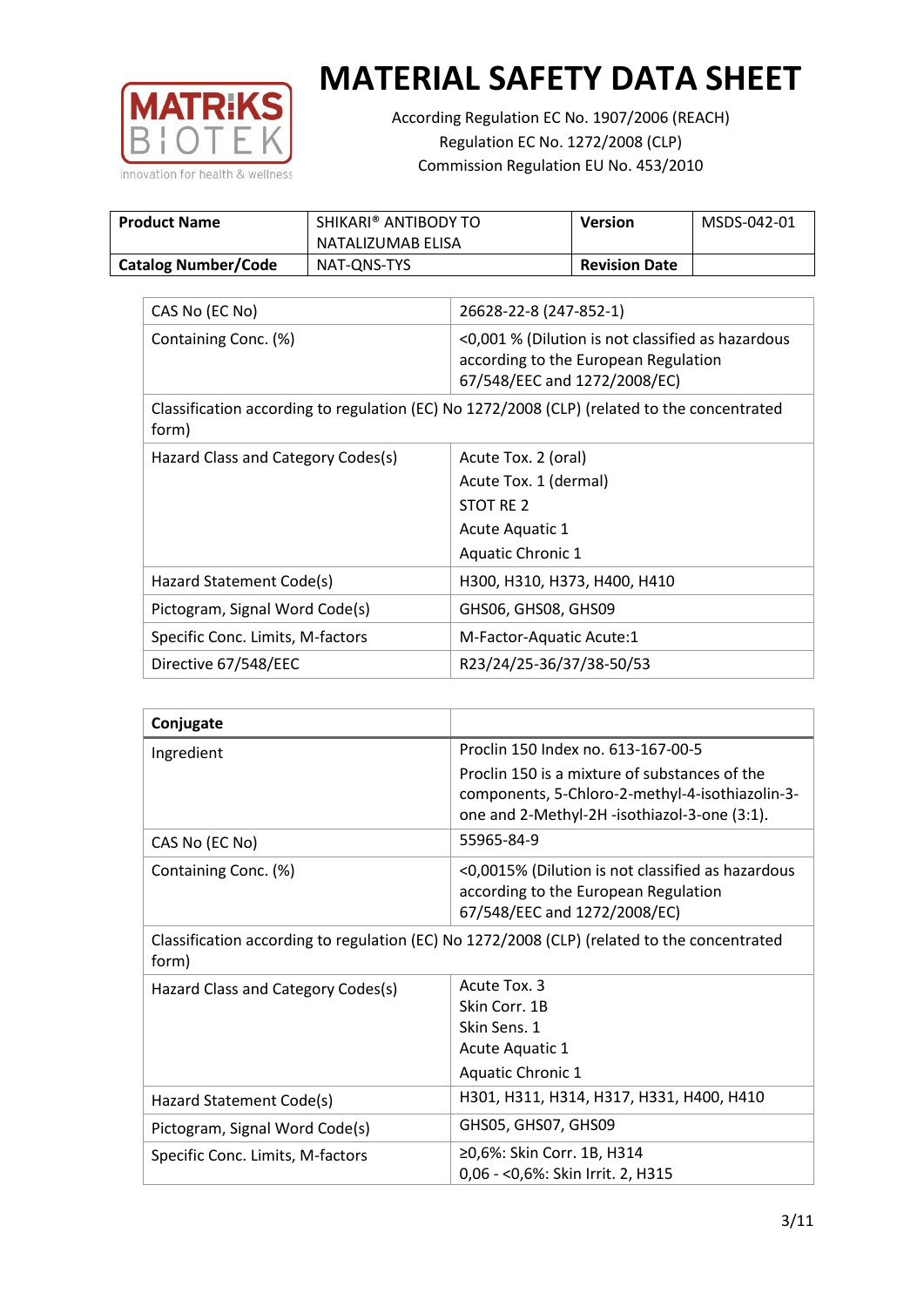

According Regulation EC No. 1907/2006 (REACH) Regulation EC No. 1272/2008 (CLP) Commission Regulation EU No. 453/2010

| <b>Product Name</b>        | SHIKARI® ANTIBODY TO<br>NATALIZUMAB ELISA | Version              | MSDS-042-01 |
|----------------------------|-------------------------------------------|----------------------|-------------|
| <b>Catalog Number/Code</b> | NAT-ONS-TYS                               | <b>Revision Date</b> |             |

|                      | $0,06 - 0,6$ %: Eye Irrit. 2, H319<br>≥0,0015 %: Skin Sens. 1, H317<br>M-Factor - Aquatic Acute: 10 |
|----------------------|-----------------------------------------------------------------------------------------------------|
| Directive 67/548/EEC | T; N R:23/24/25-34-35-50/53<br>S: (2-)26-28-36/37/39-45-60-61                                       |

## **4. First-aid measures**

## **4.1. Description of first aid measures**

General advice: No special measures required. Consult physician in case of complaints. If inhaled: Supply fresh air.

In case of skin contact: Immediately flush skin with plenty of water. Cold water may be used. Remove contaminated clothing and shoes.

In case of eye contact: Check for and remove any contact lenses. Immediately flush eyes with plenty of water for at least 15 minutes. Cold water may be used.

If swallowed: Rinse mouth with plenty of water

# **4.2. Most important symptoms and effects, both accurate and delayed**

There are no hazards under normal use conditions. Direct contact with eyes may cause slight and temporary irritation. Swallowing of larger amounts may lead to stomachache, vomiting or diarrhea.

## **4.3. Indication of any immediate medical attention and special treatment needed** No specific therapy known. Use supportive and symptomatic treatment.

## **5. Fire-fighting measures**

#### **5.1. Extinguishing media**

Suitable extinguishing media: Water spray, alcohol resistant foam, dry-powder, carbon dioxide

Unsuitable extinguishing media: Direct water stream

## **5.2. Special hazards arising from the substance mixture**

To the best of our knowledge, no special hazards can be defined

**5.3. Advice for fire-fighters** No data available.

## **6. Accidental release measures**

- **6.1. Personal precautions, protective equipment and emergency procedures** Wear appropriate protective gloves and clothes.
- **6.2. Environmental precautions** Dilute with plenty of water. Do not allow to enter sewers/surface or ground water.

# **6.3. Methods and materials for containment and cleaning up** Absorb with liquid-binding material (sand, diatomite, acid binders, universal binders, sawdust).

**6.4. Reference to other sections**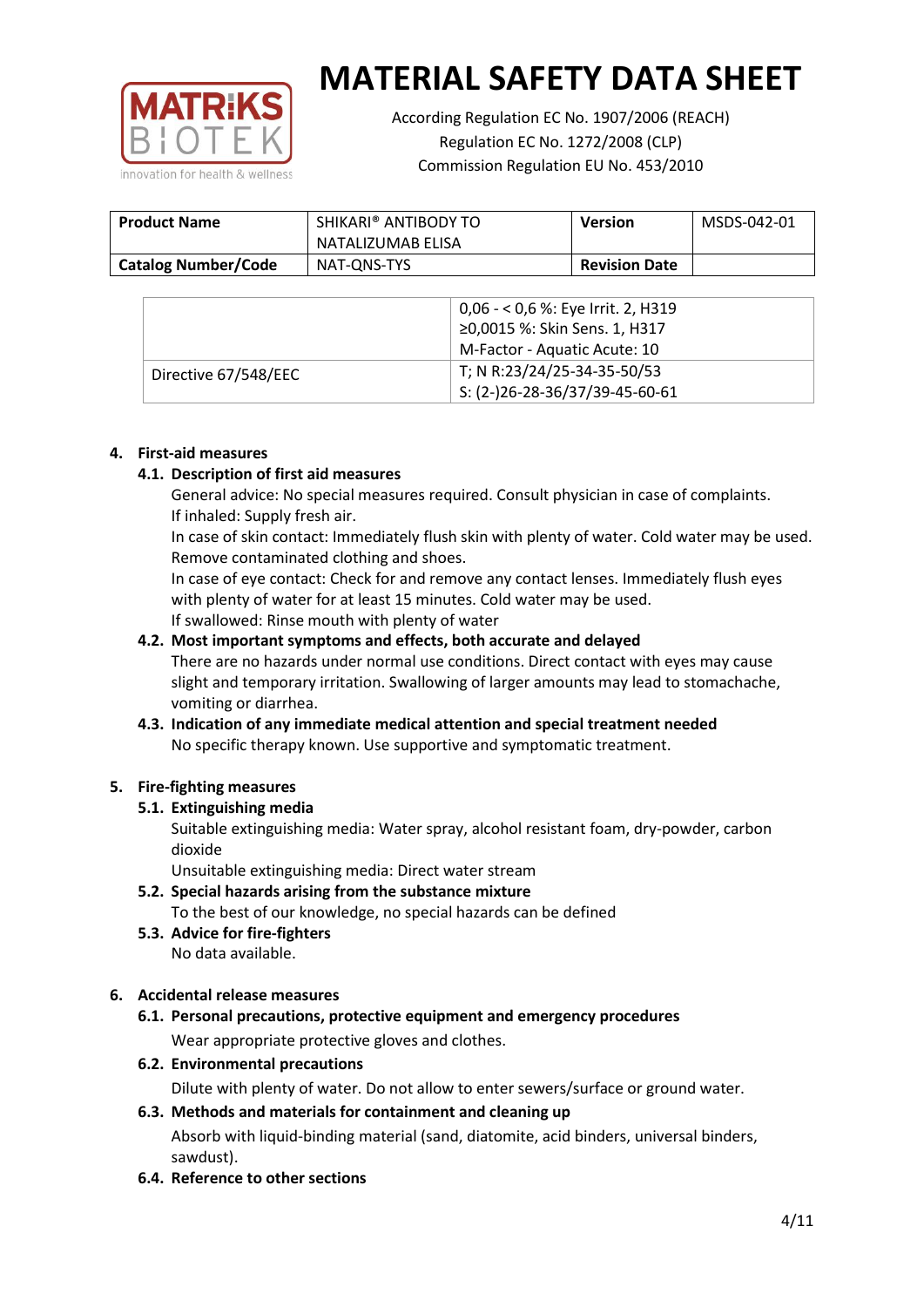

According Regulation EC No. 1907/2006 (REACH) Regulation EC No. 1272/2008 (CLP) Commission Regulation EU No. 453/2010

| <b>Product Name</b>        | SHIKARI® ANTIBODY TO<br><b>Version</b><br>NATALIZUMAB ELISA |                      | MSDS-042-01 |
|----------------------------|-------------------------------------------------------------|----------------------|-------------|
| <b>Catalog Number/Code</b> | NAT-ONS-TYS                                                 | <b>Revision Date</b> |             |

For personal protection see section 8. For disposal see section 13.

## **7. Handling and storage**

## **7.1. Precautions for safe handling**

Use all reagents in accordance with the relevant package insert provided with the product. Do not smoke, eat, drink or apply cosmetics in areas where kit reagents are handled. Wear disposable latex gloves when handling reagents.

Never pipet by mouth and avoid contact of reagents and specimens with skin and mucous membranes.

Handling should be done in accordance with the procedures defined by an appropriate national biohazard safety guideline or regulation.

Use all reagents in accordance with the relevant package insert provided with the product.

## **7.2. Conditions for safe storage, including any incompatibilities**

Store in tightly closed original packages or appropriately labeled alternate vessels. Store in dry, bunded areas. Keep away from direct sunlight and heat sources. Recommended storage temperature: 10-30°C (shipment), 2-8°C (long term storage). Protect from freezing. Keep away from food and drinks. Keep away from acids and heavy metals. Keep out of the reach of children.

#### **7.3. Specific end uses**

For EU diagnostic product. For the rest of the world "Research use only".

#### **8. Exposure controls/personel protection**

#### **8.1. Control parameters**

Indicative occupational exposure limit ES (2000/39IEC, Directive 2006/15IEC and Directive 2009/161IEC):

| <b>CAS</b> | <b>Substance</b> | Indicative occupational exposure limit |                       |
|------------|------------------|----------------------------------------|-----------------------|
|            | name             |                                        |                       |
| 26628-22-8 | Sodium Azide     | OEL mean (time-weighted 8 h):          | 0,1 mg/m <sup>3</sup> |
|            |                  | OEL short term (LS min):               | 0,3                   |
|            |                  | Notation: Skin                         |                       |

National work-place occupational exposure limits (only selected lands are displayed):

| <b>CAS</b> | <b>Substance</b> | <b>Occupational exposure limits</b> |                       |
|------------|------------------|-------------------------------------|-----------------------|
|            | name             |                                     |                       |
| 26628-22-8 | Sodium Azide     | Turkey                              |                       |
|            |                  | PEL:                                | $0,1 \text{ mg/m}^3$  |
|            |                  | NPEL-P:                             | 0,3 mg/m <sup>3</sup> |
|            |                  | D - absorb through skin             |                       |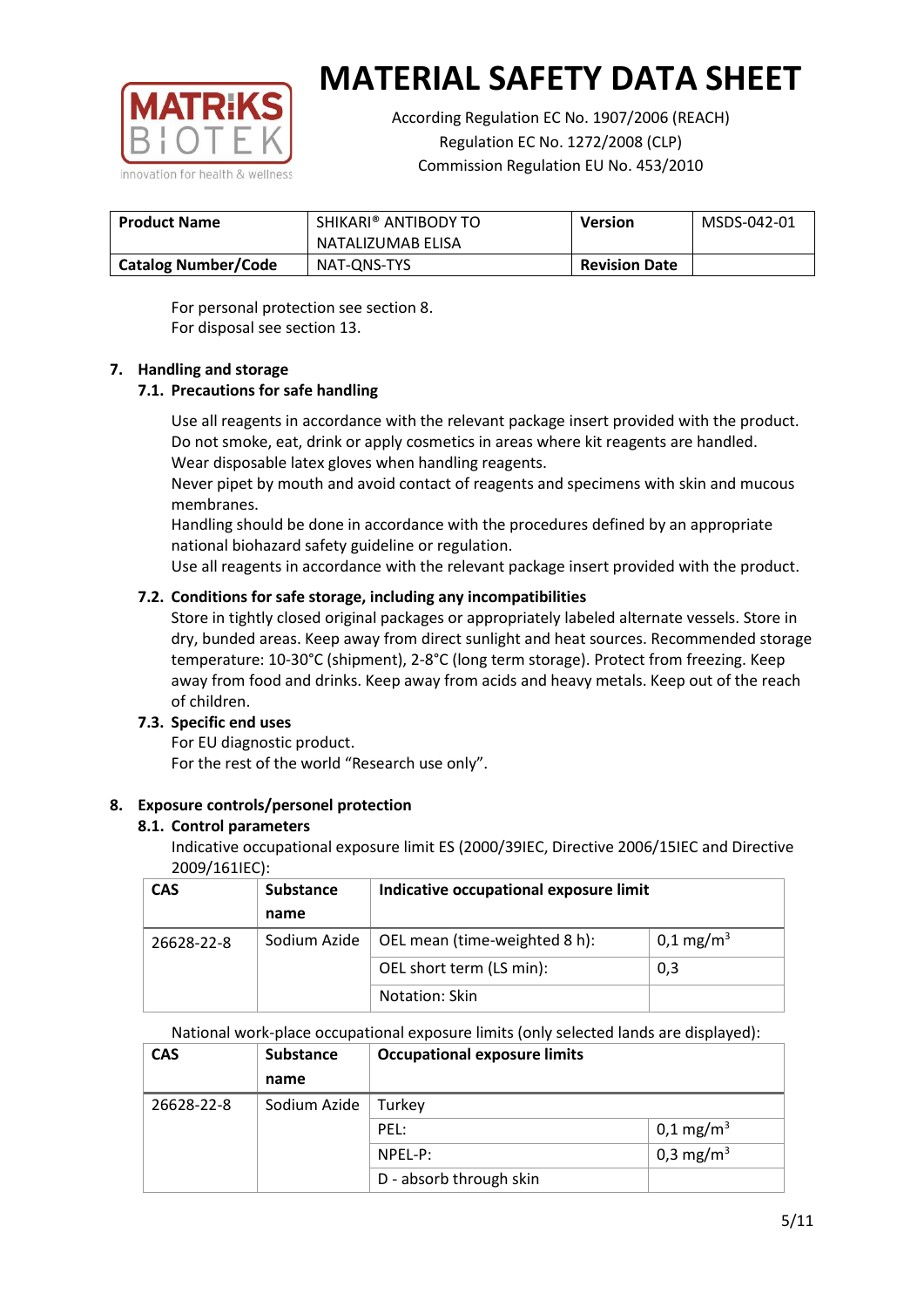

According Regulation EC No. 1907/2006 (REACH) Regulation EC No. 1272/2008 (CLP) Commission Regulation EU No. 453/2010

| <b>Product Name</b>        | SHIKARI® ANTIBODY TO | <b>Version</b>       | MSDS-042-01 |
|----------------------------|----------------------|----------------------|-------------|
|                            | NATALIZUMAB ELISA    |                      |             |
| <b>Catalog Number/Code</b> | NAT-ONS-TYS          | <b>Revision Date</b> |             |

|  | I - irritating to mucosa (eye, airways) |                         |
|--|-----------------------------------------|-------------------------|
|  | and skin                                |                         |
|  | Government Regulation no.               |                         |
|  | 361/2007 Coll.                          |                         |
|  | Slovakia                                |                         |
|  | NPEL mean:                              | $0,1 \,\mathrm{mg/m^3}$ |
|  | NPEL short-term:                        | $0,3 \text{ mg/m}^3$    |
|  | Note K: absorbed through skin           |                         |
|  | Regulation 300/2007 Coll. (SK),         |                         |
|  | Appendix 1                              |                         |
|  | Germany                                 |                         |
|  | AGW - time weighted mean:               | 0,2 mg/m <sup>3</sup>   |
|  | Short-term factor:                      | 2(1)                    |
|  | 1RGS-900                                |                         |
|  | United Kingdom                          |                         |
|  | TWA:                                    | $0,1 \,\mathrm{mg/m^3}$ |
|  | STEL:                                   | 0,3 mg/m <sup>3</sup>   |
|  | France                                  |                         |
|  | TWA:                                    | $0,1 \,\mathrm{mg/m^3}$ |
|  | STEL:                                   | 0,3 mg/m <sup>3</sup>   |

Other recommended values: not set

| <b>CAS</b> | Substance name   OEL - equivalents |   |
|------------|------------------------------------|---|
|            | $\overline{\phantom{0}}$           | - |
|            |                                    |   |

Indicative biological limits (Turkey, *432/2003* Coll.): not set

| Substance                | Evaluated as             | Limit values             |
|--------------------------|--------------------------|--------------------------|
| $\overline{\phantom{0}}$ | $\overline{\phantom{0}}$ | $\overline{\phantom{0}}$ |

DNEL: not available for the mixture. PNEC: not available for the mixture.

## **8.2. Exposure controls**

General hygiene directives should be considered.

Keep away from food stuffs and beverages. Wash hands before breaks and at the end of the working day

#### **Personal protective equipment:**

| <b>Respiratory protection:</b> | Not required                                                      |
|--------------------------------|-------------------------------------------------------------------|
| Skin protection                | Protective gloves of nitrile or nature latex, satisfying the norm |
|                                | <b>DIN EN 455</b>                                                 |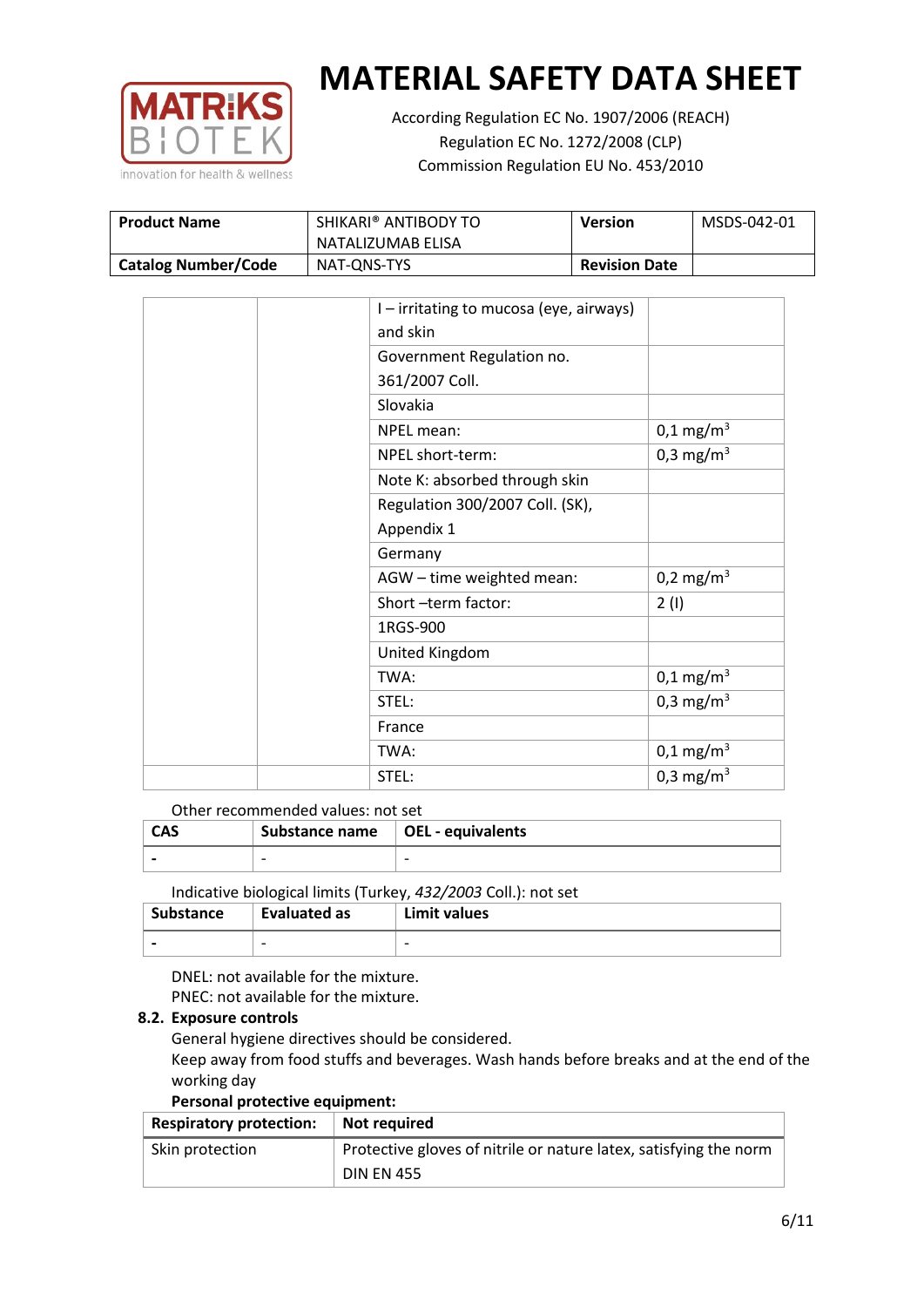

According Regulation EC No. 1907/2006 (REACH) Regulation EC No. 1272/2008 (CLP) Commission Regulation EU No. 453/2010

| <b>Product Name</b>        | SHIKARI® ANTIBODY TO<br>NATALIZUMAB ELISA | <b>Version</b>       | MSDS-042-01 |
|----------------------------|-------------------------------------------|----------------------|-------------|
| <b>Catalog Number/Code</b> | NAT-ONS-TYS                               | <b>Revision Date</b> |             |

| Eye/Face protection | Safety glasses with side shields confirming to EN 166 (EN),<br>NIOSH (US) |
|---------------------|---------------------------------------------------------------------------|
| Body protection     | Impenetrable protective clothing                                          |

## **9. Physical and chemical properties**

# **9.1. Information on basic physical and chemical properties**

| <b>COMPONENT</b>       | <b>APPEARANCE</b> | <b>ODOR</b>     | рH             |
|------------------------|-------------------|-----------------|----------------|
| Microtiter plate       | Solid, white      | Odorless        | Not applicable |
| Standards and controls | Liquid, colorless | <b>Odorless</b> | $7,4 \pm 0,05$ |
| Conjugate              | Liquid, red       | <b>Odorless</b> | $7,4 \pm 0,05$ |
| Confirmation reagent   | Liquid, colorless | <b>Odorless</b> | $7,4 \pm 0,05$ |
| Assay buffer           | Liquid, blue      | <b>Odorless</b> | $7,4 \pm 0,05$ |
| Substrate solution     | Liquid, colorless | Odorless        | $3,6 - 3,8$    |
| Stop solution          | Liquid, colorless | <b>Odorless</b> | $<$ 1          |
| Wash buffer            | Liquid, colorless | Odorless        | $7,4 \pm 0,05$ |

| <b>For All Components</b>                    |                                              |  |  |
|----------------------------------------------|----------------------------------------------|--|--|
| Odor threshold                               | No data available                            |  |  |
| Melting point/freezing point                 | No data available                            |  |  |
| Initial boiling point and range              | No data available                            |  |  |
| Flash point                                  | No data available                            |  |  |
| <b>Evaporation rate</b>                      | No data available                            |  |  |
| Flammability (solid, gas)                    | No data available                            |  |  |
| Upper/lower flammability or explosive limits | No data available                            |  |  |
| Vapour pressure                              | No data available                            |  |  |
| Vapour density                               | No data available                            |  |  |
| Relative density                             | No data available                            |  |  |
| Solubility(ies)                              | Fully miscible                               |  |  |
| Partition coefficient: n-octanol water       | No data available                            |  |  |
| Auto-ignition temperature                    | Product is not self-igniting                 |  |  |
| Decomposition temperature                    | No data available                            |  |  |
| Viscosity                                    | No data available                            |  |  |
| <b>Explosive properties</b>                  | Product does not present an explosion hazard |  |  |
| Oxidizing properties                         | No data available                            |  |  |

## **9.2. Other information**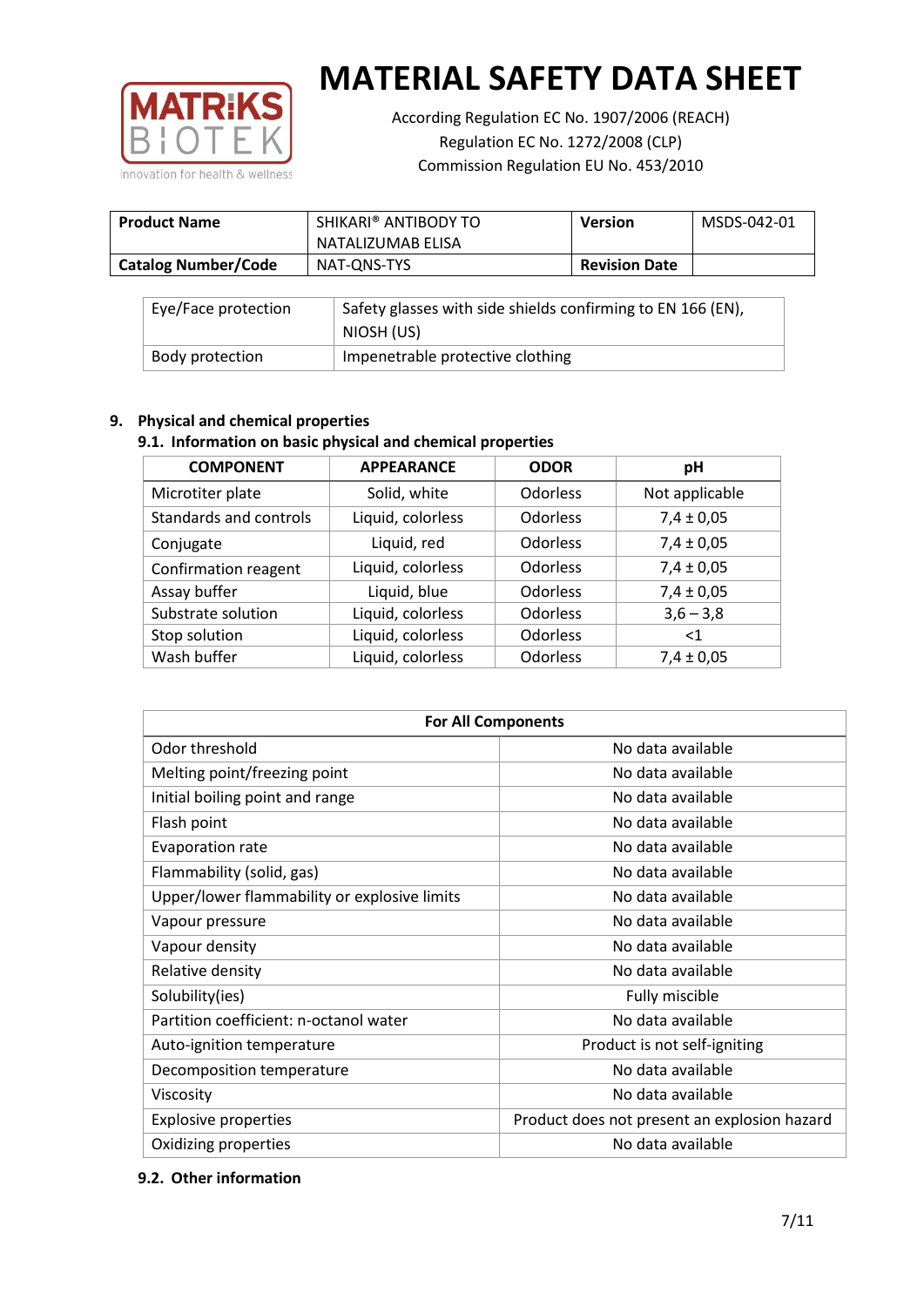

According Regulation EC No. 1907/2006 (REACH) Regulation EC No. 1272/2008 (CLP) Commission Regulation EU No. 453/2010

| <b>Product Name</b>        | SHIKARI® ANTIBODY TO | <b>Version</b>       | MSDS-042-01 |
|----------------------------|----------------------|----------------------|-------------|
|                            | NATALIZUMAB ELISA    |                      |             |
| <b>Catalog Number/Code</b> | NAT-ONS-TYS          | <b>Revision Date</b> |             |

No other information available.

## **10. Stability and reactivity**

## **10.1. Reactivity**

Not reactive under normal conditions of storage and manipulation. Sodium azide has been reported to form lead or copper azide in laboratory plumbing (heavy metals) which may explode on percussion. Treatment of sodium azide with strong acids gives hydrazoic acid, which is also extremely toxic.

## **10.2. Chemical stability**

Mixture is chemically stable under normal conditions of storage and manipulation. Overheating may cause thermal decomposition.

## **10.3. Possibility of hazardous reactions**

Sodium azide has been reported to form lead or copper azide in laboratory plumbing (heavy metals) which may explode on percussion.

## **10.4. Conditions to avoid**

Stable under normal conditions. Keep away from direct sunlight and heat sources. Do not mix with strong acids and heavy metals.

#### **10.5. Incompatible materials**

Strong acids, heavy metals, halogenated hydrocarbons.

## **10.6. Hazardous decomposition products**

Material does not decompose at ambient temperatures. Incomplete combustion and thermolysis may produce toxic, irritating and flammable decomposition products (such as carbon monoxide, carbon dioxide, sooth, aldehydes and other products of organic compounds decomposition, sulfur / nitrogen oxides).

## **11. Toxicological information**

## **11.1. Information on toxicological effects**

#### **11.1.1. Acute toxicity**

Based on available data, the classification criteria are not met. Based on composition, the mixture has low acute toxicity and no adverse effects for human health are expected under applicable conditions of exposure sodium azide.

#### **11.1.2. Skin corrosion/irritation**

Based on available data, the classification criteria are not met. Prolonged or repeated skin contact may cause mild irritation and dermatitis (skin inflammation). However, these effects do not required classification

## **11.1.3. Serious eye damage/irritation**

Based on available data, the classification criteria are not met. Direct contact with eyes may cause slight and temporary irritation. However, these effects do not required classification

## **11.1.4. Respiratory or skin sensitization**

Based on available data, the classification criteria are not met. Compounds have no sensitization effects.

#### **11.1.5. Germ cell mutagenicity**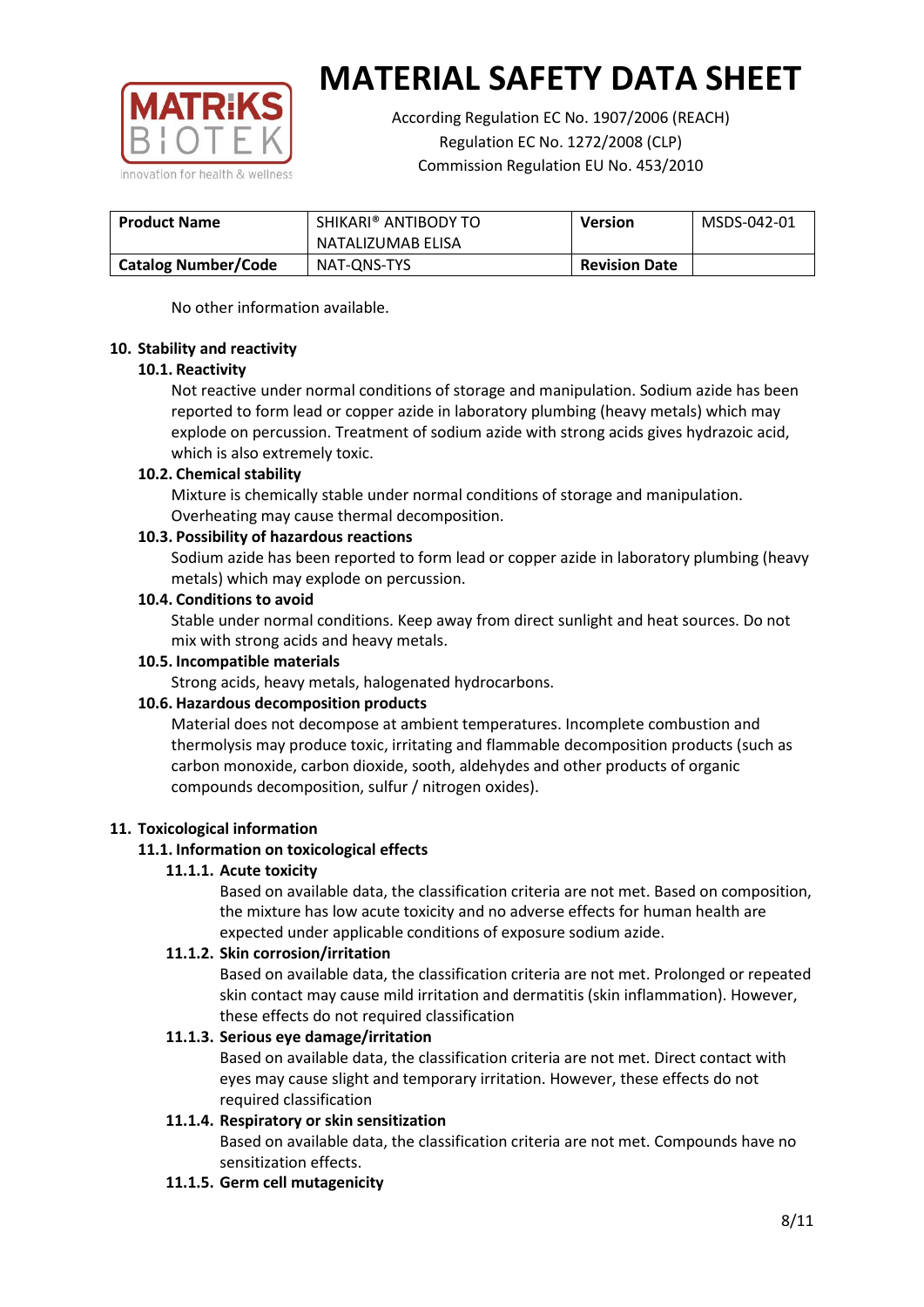

According Regulation EC No. 1907/2006 (REACH) Regulation EC No. 1272/2008 (CLP) Commission Regulation EU No. 453/2010

| <b>Product Name</b>        | SHIKARI® ANTIBODY TO | <b>Version</b>       | MSDS-042-01 |
|----------------------------|----------------------|----------------------|-------------|
|                            | NATALIZUMAB ELISA    |                      |             |
| <b>Catalog Number/Code</b> | NAT-ONS-TYS          | <b>Revision Date</b> |             |

Based on available data, the classification criteria are not met. Compounds have no potential for mutagenic activity.

## **11.1.6. Carcinogenicity**

Based on available data, the classification criteria are not met. Compounds have no potential for carcinogenic activity.

## **11.1.7. Reproductive toxicity**

Based on available data, the classification criteria are not met. Compounds have no potential for reproductive toxicity.

## **11.1.8. STOT-single exposure**

Based on available data, the classification criteria are not met

## **11.1.9. STOT-repeated exposure**

Based on available data, the classification criteria are not met.

## **11.1.10. Aspiration hazard**

Based on available data, the classification criteria are not met.

## **12. Ecological information**

#### **12.1. Toxicity**

No data available.

- **12.2. Persistence and degradability** No data available.
- **12.3. Bio accumulative potential** No data available.

**12.4. Mobility in soil**

No data available.

## **12.5. Results of PBT and vPvB assessment**

The substances in the mixture do not meet the PBT/vPvB criteria according to REACH, annex XIII (content <0,1% w/w); the substances in the mixture are not included in the Candidate List of SVHC.

#### **12.6. Other adverse effects** No data available.

## **13. Disposal considerations**

## **13.1. Waste treatment methods**

Product: Waste should be disposed of in accordance with federal, state and local environmental control regulations. Must not be composed together with household garbage.

Uncleaned packaging: Waste should be disposed of in accordance with federal, state and local environmental control regulations. Must not be composed together with household garbage.

General notes: Water hazard class 1 (German Regulation) (Self-assessment): Slightly hazardous for water. Do not allow undiluted product or large quantities of it to reach ground water, water course or sewage system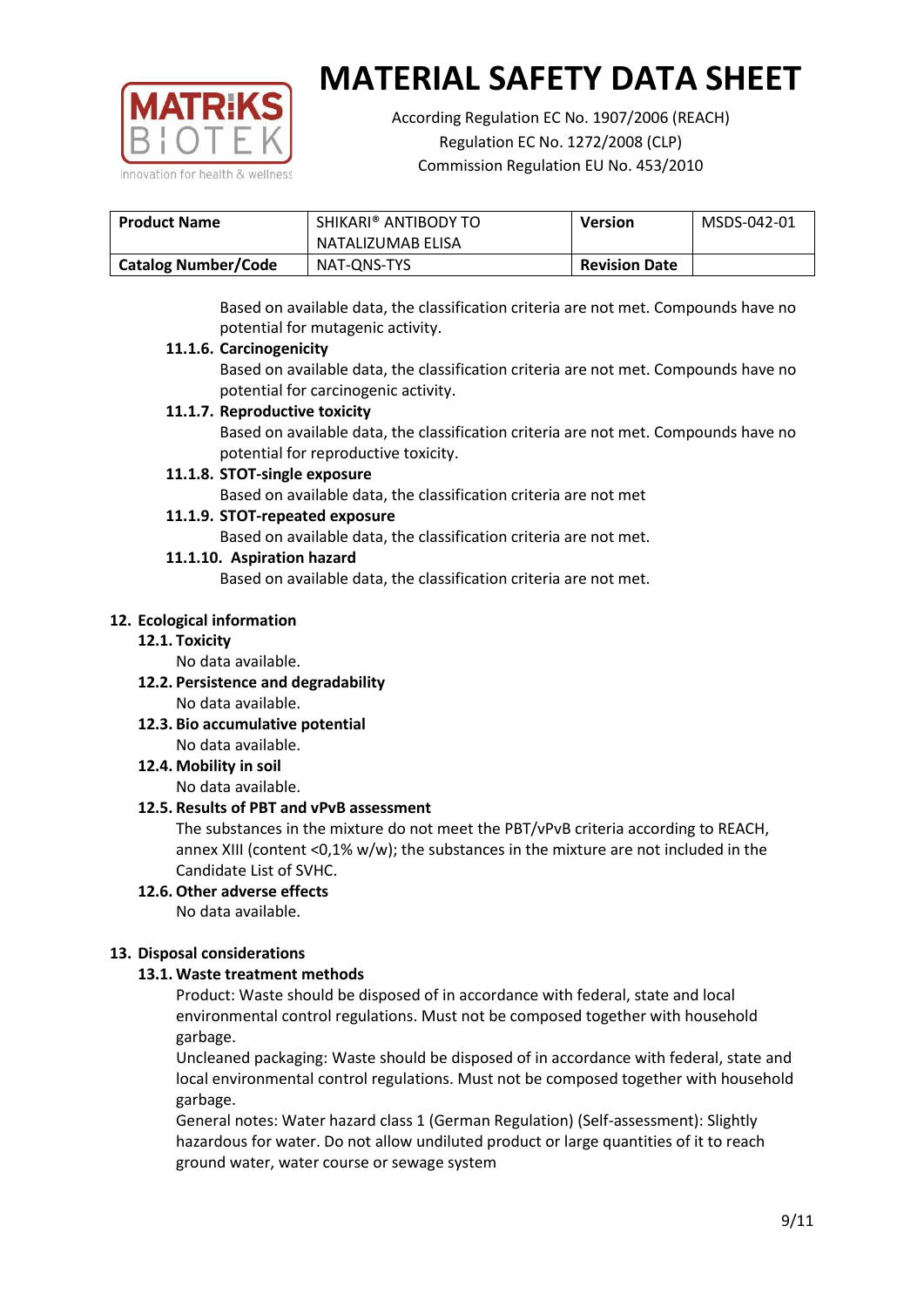

According Regulation EC No. 1907/2006 (REACH) Regulation EC No. 1272/2008 (CLP) Commission Regulation EU No. 453/2010

| <b>Product Name</b>        | SHIKARI® ANTIBODY TO<br><b>Version</b><br>NATALIZUMAB ELISA |                      | MSDS-042-01 |
|----------------------------|-------------------------------------------------------------|----------------------|-------------|
| <b>Catalog Number/Code</b> | NAT-ONS-TYS                                                 | <b>Revision Date</b> |             |

## **14. Transport information**

The mixture is not classified as dangerous for transport according to ADR/RID/IMDG/ICAO/IATA/ DGR

- **14.1. UN number:** None
- **14.2. Un proper shipping name:** None
- **14.3. Transport hazard class(es):** None
- **14.4. Packing group:** None
- **14.5. Environmental hazards:** None
- **14.6. Special precautions for user:** Not applicable.
- **14.7. Transport in bulk according to Annex II of MARPOL 73/78 and the IBC Code:** Not applicable.

#### **15. Regulatory information**

This Safety Data Sheet is prepared according to;

REGULATION (EC) No 1907/2006 OF THE EUROPEAN PARLIAMENT AND OF THE COUNCIL of 18 December 2006 concerning the Registration, Evaluation, Authorization and Restriction of Chemicals (REACH), establishing a European Chemicals Agency, amending Directive 1999/45/EC and repealing Council Regulation (EEC) No 793/93 and Commission Regulation (EC) No 1488/94 as well as Council Directive 76/769/EEC and Commission Directives 91/155/EEC, 93/67/EEC, 93/105/EC and 2000/21/EC

## **15.1. Safety, health and environmental regulations/legislation specific for the substance or mixture**

No data available.

## **15.2. Chemical safety assessment**

No data available.

#### **16. Other information**

## **16.1. "H code" and "R Phrases" used in this document**

| H301 | Toxic if swallowed |
|------|--------------------|
|------|--------------------|

- H311 Toxic in contact with skin
- H314 Causes severe skin burns and eye damage
- H315 Causes skin irritation
- H317 May cause an allergic skin reaction
- H319 Cause serious eye irritation
- H331 Toxic if inhaled
- H335 May cause respiratory irritation
- H400 Very toxic to aquatic life